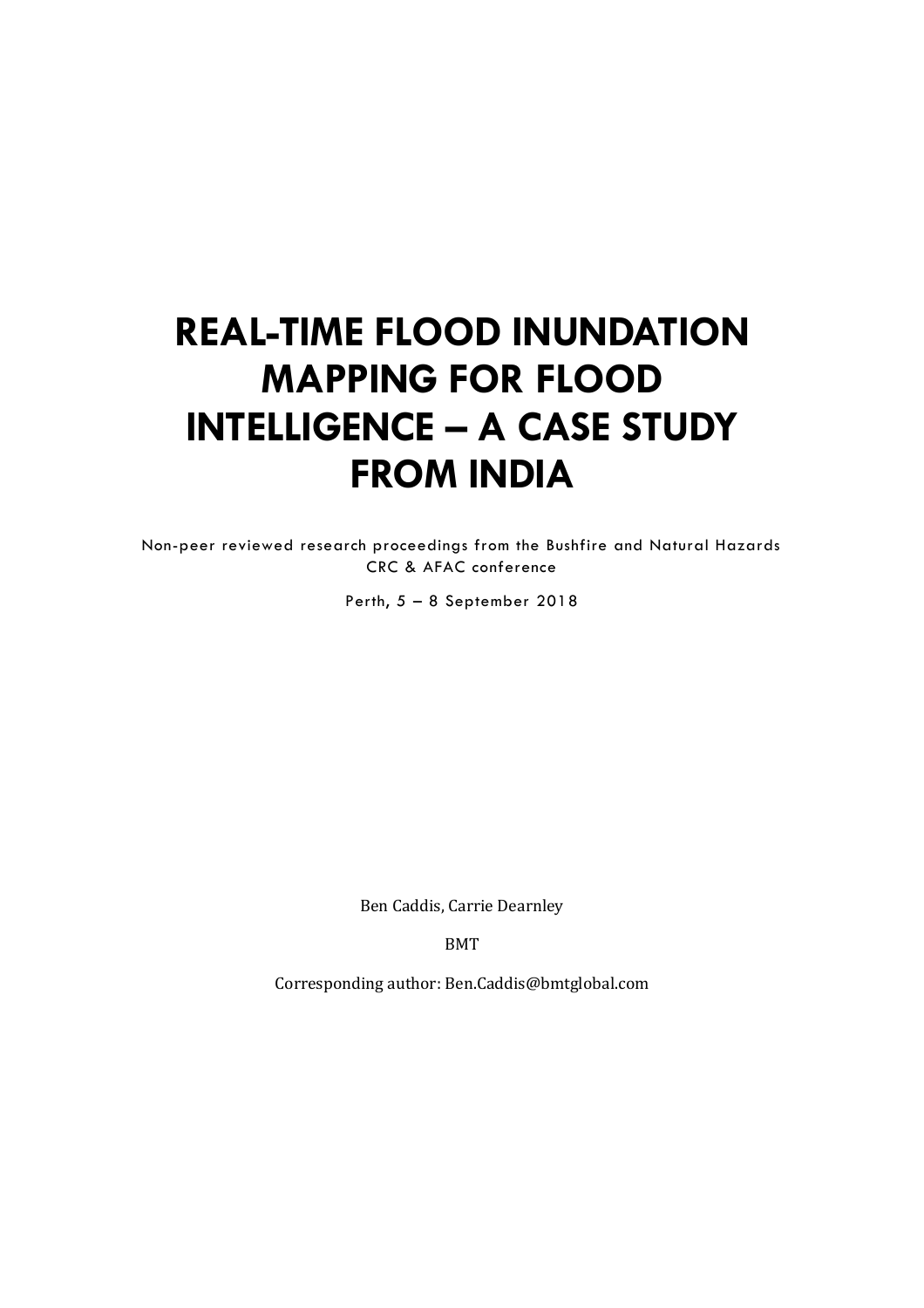#### **REAL-TIME FLOOD INUNDATION MAPPING FOR FLOOD INTELLIGENCE – A CASE STUDY FROM INDIA**| REPORT NO. 397.2018

| Version | <b>Release history</b>      | Date       |
|---------|-----------------------------|------------|
| 1.0     | Initial release of document | 12/09/2018 |



**Business** Cooperative Research Centres Programme

This work is licensed under a Creative Commons Attribution-Non Commercial 4.0 International Licence. Material not licensed under the Creative Commons licence:

- Department of Industry, Innovation and Science logo
- Cooperative Research Centres Programme logo
- All photographs and graphics.

All content not licenced under the Creative Commons licence is all rights reserved. Permission must be sought from the copyright owner to use this material.



#### **Disclaimer:**

BMT and the Bushfire and Natural Hazards CRC advise that the information contained in this publication comprises general statements based on scientific research. The reader is advised and needs to be aware that such information may be incomplete or unable to be used in any specific situation. No reliance or actions must therefore be made on that information without seeking prior expert professional, scientific and technical advice. To the extent permitted by law, BMT and the Bushfire and Natural Hazards CRC (including its employees and<br>consultants) exclude all liability to any person for any consequences, including<br>but not limited to all losses, damages, costs, expenses and any other compensation, arising directly or indirectly from using this publication (in part or in whole) and any information or material contained in it.

#### **Publisher:**

Bushfire and Natural Hazards CRC

September 2018

Citation: Caddis, B., Dearnley, C. (2018). Real-time flood inundation mapping for flood intelligence – a case-study from India. In J.Bates (Ed.), *Research Forum 2018: proceedings from the Research Forum at the Bushfire and Natural Hazards CRC & AFAC Conference*. Perth: Bushfire and Natural Hazards CRC.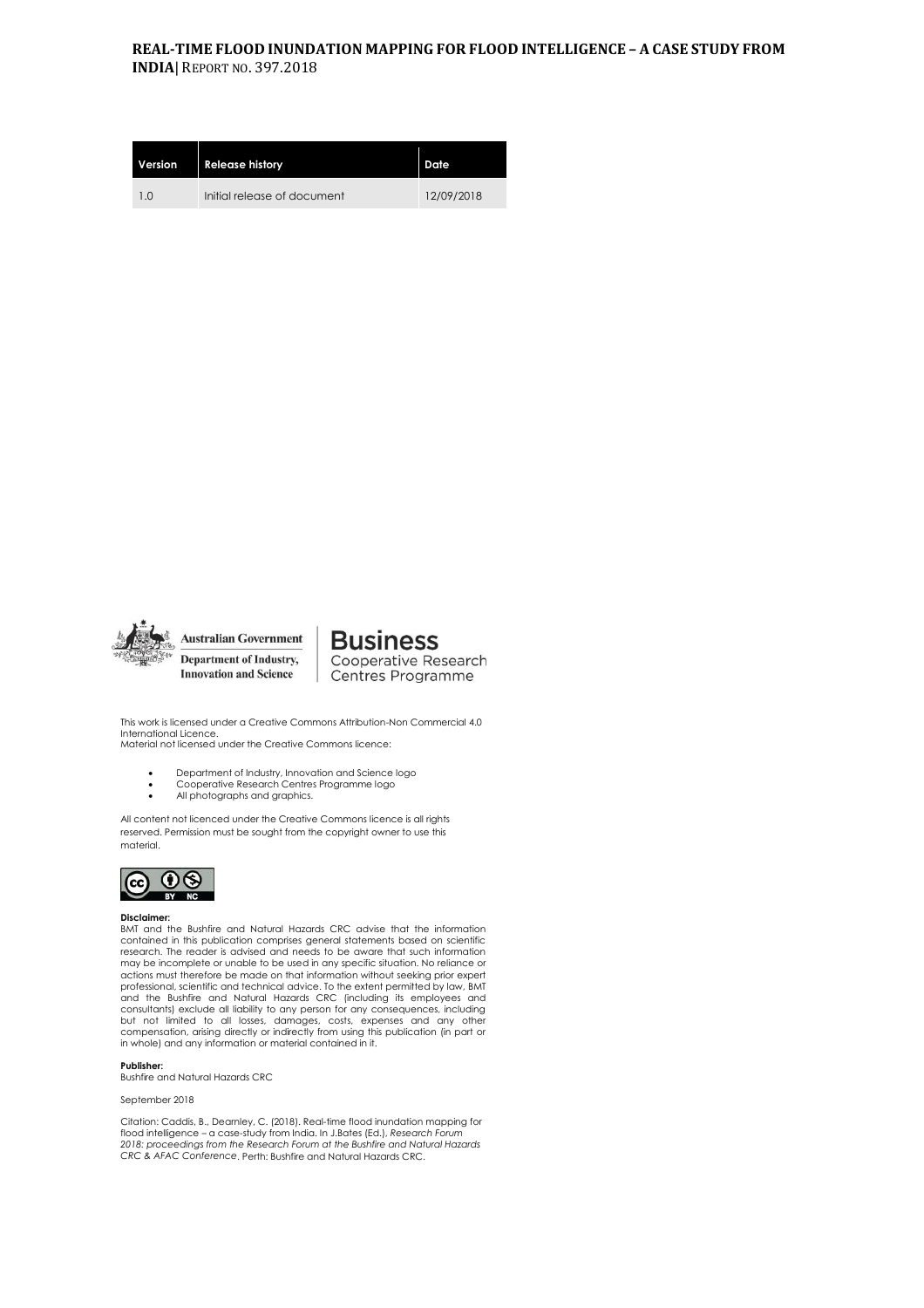## **ABSTRACT**

Bihar is India's most flood-prone State, with 76 percent of the northern population living under the recurring threat of flooding. Annual monsoon floods claim lives and destroy homes and livelihoods, seriously impacting the economy and poverty alleviation efforts. The Bagmati River is one of Bihar's major rivers, draining the Kathmandu Valley in the foothills of the Himalayas before entering flat agricultural plains of Northern Bihar.

With no pre-existing flood modelling or mapping, this project started with a blank worksheet, with the objective to forecast flooding a week ahead of occurrence, and generate real-time inundation mapping resulting from embankment failure. The project established a flood forecasting framework which loads and processes data from national and international sources and provides an interface for real-time hydrologic and hydraulic modelling.

The project faced many challenges, particularly related to availability of data. Despite these challenges, a flood forecasting framework has been established which provides capacity for evolution of the system, has supported local capacity building and will greatly improve understanding of flood behaviour. The system represents a step-change improvement for flood forecasting systems integrating multiple hydrologic and hydraulic models, and allowing forecasters to understand in real-time the impact of topographic changes to the floodplain.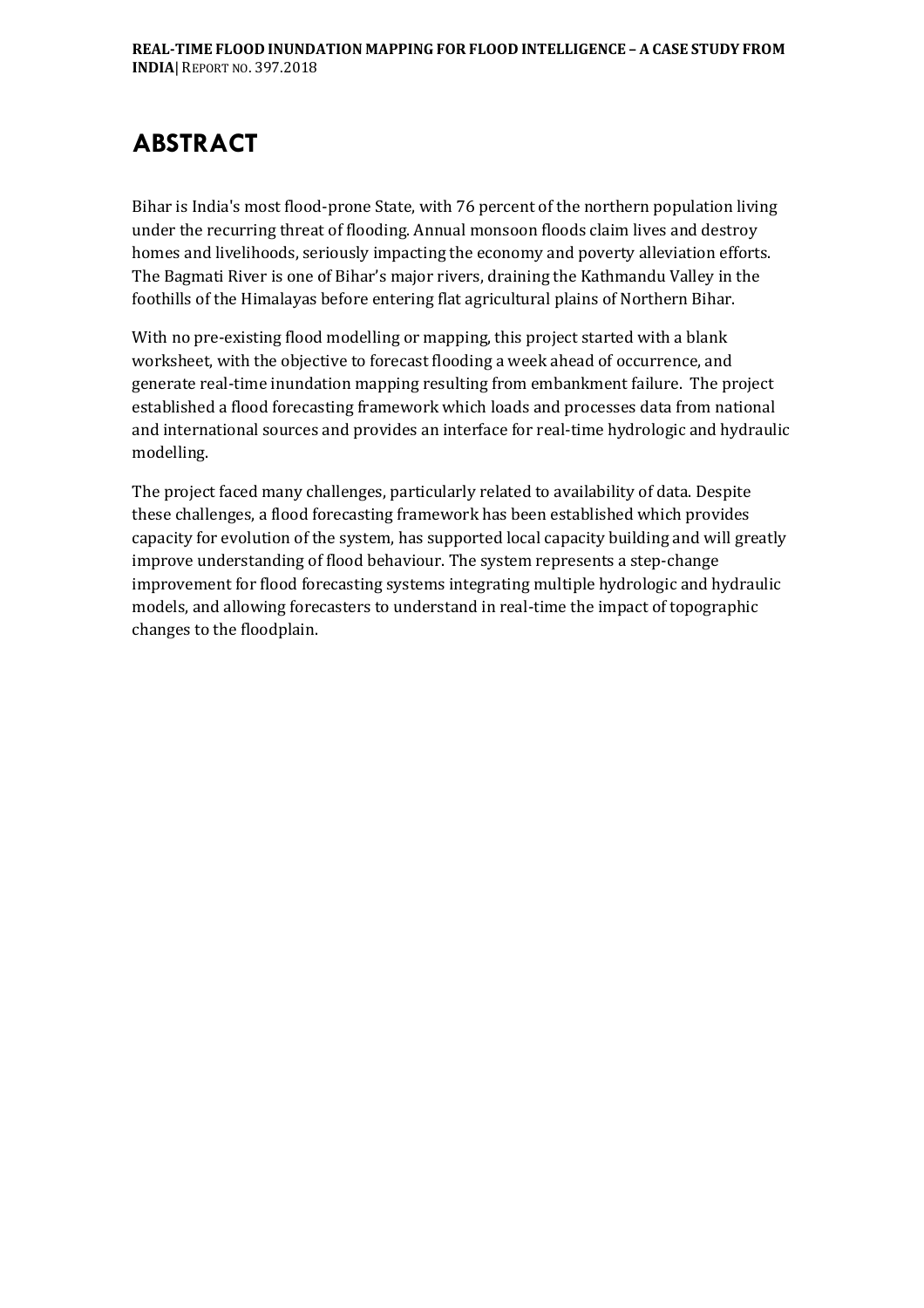## **BACKGROUND**

#### **PROJECT GOVERNANCE**

The Government of India has been allocated funds from the South Asia Water Initiative Multi-Donor Trust Fund towards the cost of Strengthening Flood Modelling Capacity in the Water Resources Department, Government of Bihar. The funds are administered by the International Bank for Reconstruction and Development (IBRD) and International Development Association (IDA). The Flood Management Improvement Support Centre (FMISC) in Bihar allocated these funds to development of a flood forecasting model and inundation mapping tools for the Bagmati-Adhwara River Basin. BMT, an international multi-disciplinary engineering, science and technology consultancy, was appointed to deliver the project.

### **STUDY AREA**

The Bagmati River originates in the Himalaya Mountains, and drains the Kathmandu Valley in Nepal. It is the largest tributary of the Kosi River, which itself is one of the major tributaries of the Ganga.

The study area extends from the headwaters of the Bagmati River to the confluence with the Kosi River, encompassing a catchment area of 14,390 km2. Many towns and villages are located throughout the study area, including the major town of Dharbanga. More than half of the catchment is located in Nepal.

Many of the waterways in the study area are braided and highly mobile; it is not unusual for long sections of rivers to change course during a monsoon period. Some sections of the rivers are trained with large earthen embankments. There are approximately 1,000km of embankments in the study area.

### **FLOOD PROBLEM**

Bihar is India's most flood-prone State, with 76 percent of the northern population living under the recurring threat of flooding. Annual monsoon floods claim lives and destroy homes and livelihoods, seriously impacting the economy and poverty alleviation efforts. Floods develop over many days and weeks, and water levels can remain elevated for months, damaging crops, houses and infrastructure, and isolating communities.

Sections of river embankments periodically fail during a monsoon. These breaches heighten the flood risk of villages behind the embankment, through increased inundation and due to the accelerated rate of inundation. Breaches can sometimes be predicted if regular, on-ground inspections are undertaken.

There are many towns and villages in the study area, however these are mostly rural developments with generally lower levels of education and income than more urbanised areas of India. Flood prone land is usually occupied by residents with limited ability to rebuild in safer areas. As a result, residents will frequently rebuild properties after a flood, and continue to be flooded in subsequent monsoons.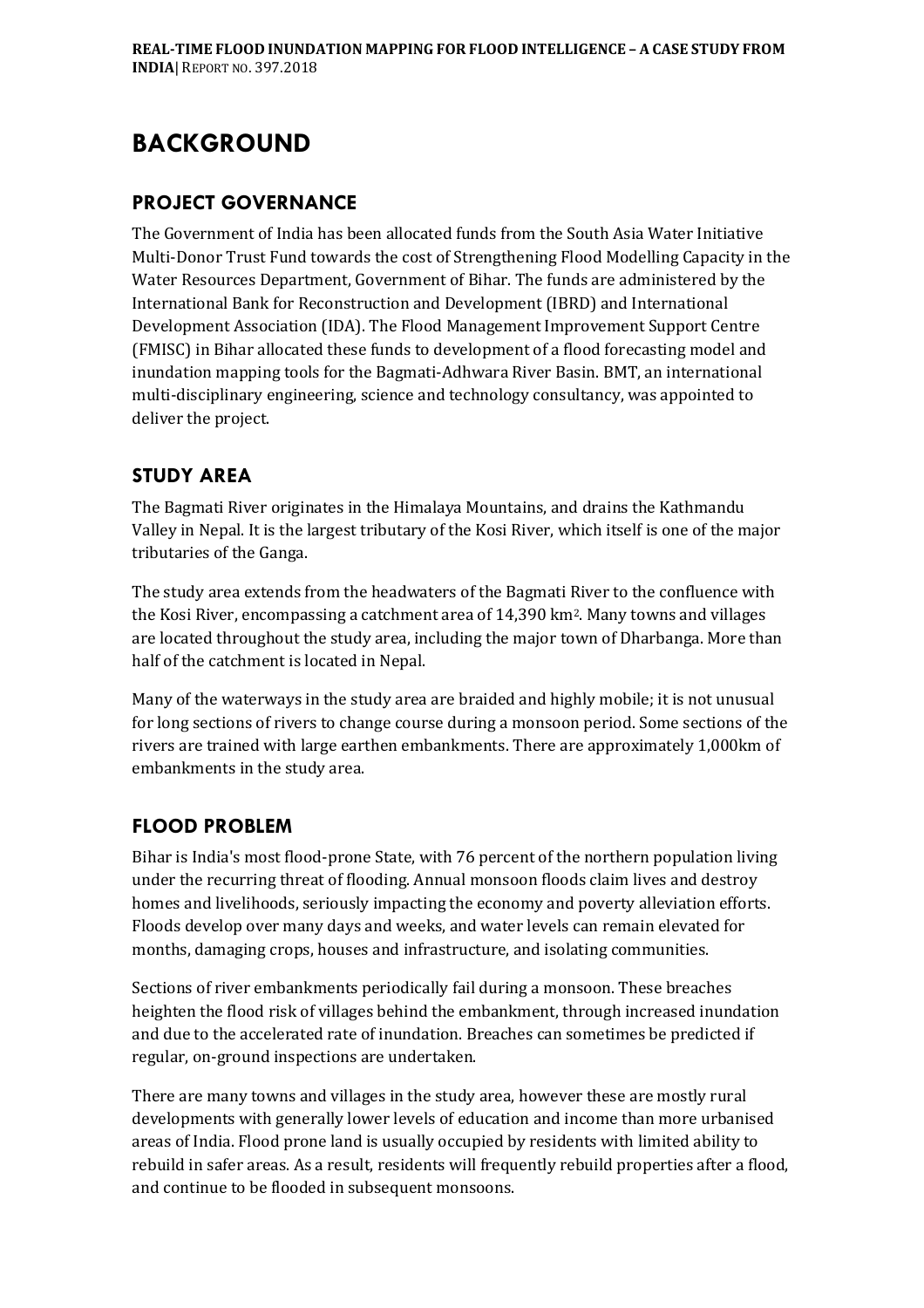## **METHOD**

BMT developed a flood forecasting framework which encompasses an interconnected set of tools. These tools can be used by FMISC to prepare flood inundation maps for both current and forecast situations, understand areas at risk of flooding, investigate changes to flood behaviour in the event of embankment collapse, and ultimately use this information to prepare flood warning messages.

### **FRAMEWORK ARCHITECTURE**

The framework uses a small number of software tools to undertake multiple processes. These tools are:

- **Delft-FEWS**. The Delft-FEWS flood forecasting software is used for all hydrographic data management, modelling and forecasting operations. Delft-FEWS has been configured to ingest rainfall and stream level observations, and rainfall forecasts from the various available sources. The Delft-FEWS framework prepares and runs hydrologic and hydraulic model simulations, manages the results, distributes to other systems and can be configured to dispatch email and SMS alerts as required.
- **URBS**. The Unified River Basin Simulator (URBS) is a runoff-routing networked model of sub-catchments based on centroidal inflows. It undertakes hydrologic modelling of flood flows using observed and forecast rainfall and interfaces directly with Delft-FEWS.
- **TUFLOW**. TUFLOW is a computer program for simulating depth-averaged, one and two-dimensional free-surface flows such as occurs from floods and tides, with the 2D solution occurring over a regular grid of square elements. TUFLOW is simulated through the Delft-FEWS interface for the Bagmati-FEWS system. A fast onedimensional model is used for rapid simulation and generation of forecasts, and a more complex two-dimensional model is used for the inundation mapping.

Numerous Python scripts were also developed for the collection, processing and archiving of continuous data streams, as well as to allow users to test embankment breach scenarios.

#### **DESIGN CONSIDERATIONS**

A number of considerations guided the design of the framework, including data availability, timing considerations, matching the operational needs and experience of FMISC operators, and ensuring the system had the ability to grow.

Topographic data was limited in some areas, particularly bathymetric data. This issue is exacerbated by the dynamic nature of the waterways, which can result in changed bathymetry every monsoon season. Availability of rainfall and river gauges also presented some challenges in the project. The coverage of rain gauges in Nepal (the upper half of the catchment) is sparse and data availability is inconsistent, introducing high uncertainty in the hydrologic forecasts.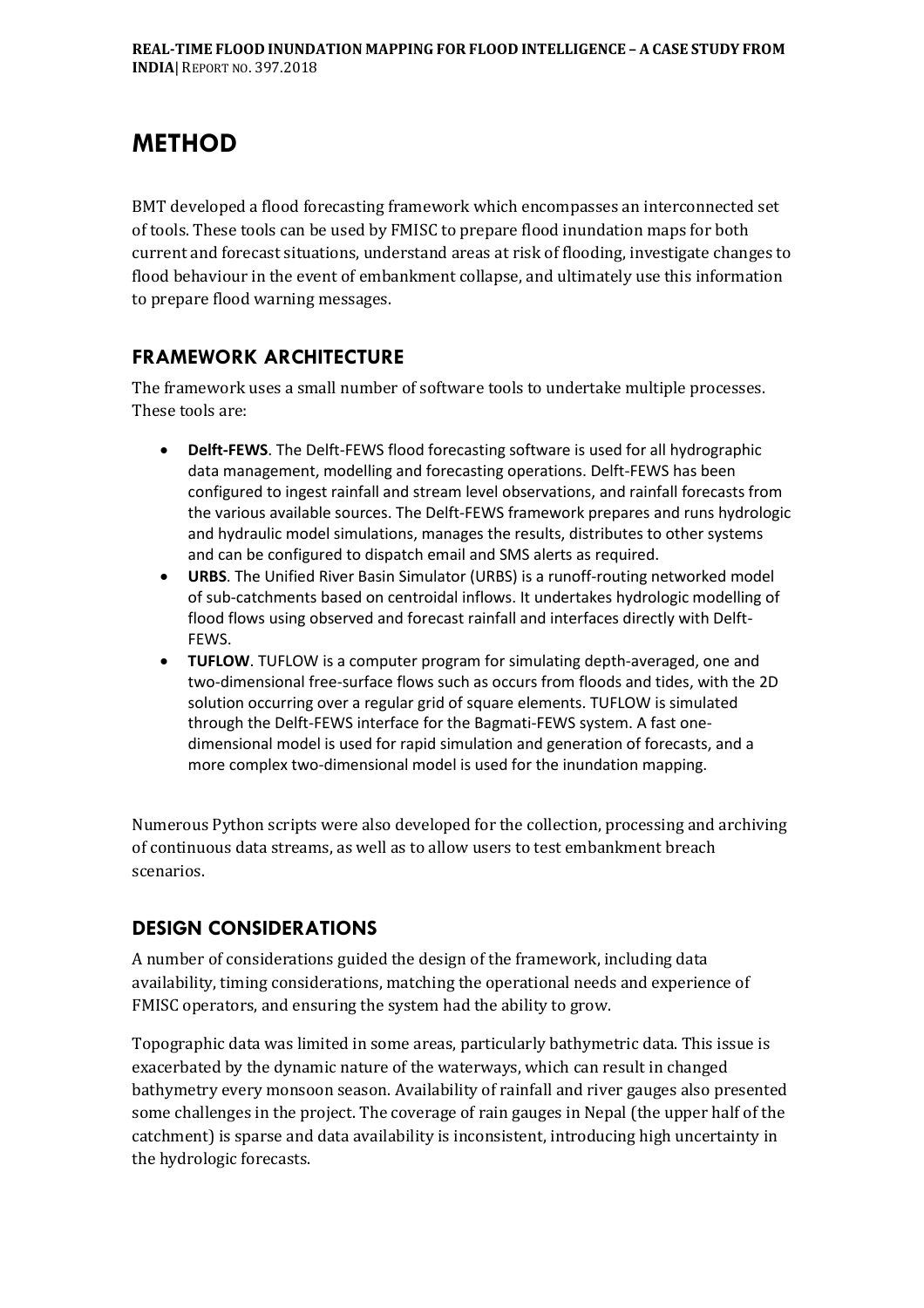Timing is a key issue for the system design. Real-time models must be completed sufficiently quickly for operators to test options, while also providing sufficient detail to inform confident decision making.

### **KEY OPERATIONS**

Multiple operations are undertaken by the system to better understand current and future flood behaviour.

To account for the sparse coverage of rain gauges in Nepal, an ensemble of hydrology simulations is used to provide inflows to an ensemble of hydraulic simulations using observed data from the past five days. Every day of the monsoon period, 49 rainfall scenarios are tested in the fast (one-dimensional) hydraulic model. Results from the fast hydraulic model are assessed using Nash-Sutcliffe performance testing against observed river data, with results used to select the preferred rainfall scenario.

The preferred scenario is then simulated again in the fast hydraulic model using observed data from the past five days and forecast data for the next five days. This simulation also produces a file with initial conditions for the next day's ensemble. Use of initial conditions provides 'hot start' conditions for the model to ensure that the simulation captures the build-up of flood water in the catchment during the entire monsoon period.

This process produces hydrographs for numerous locations of interest throughout the study area, allowing FMISC operators to understand the likely flood levels and timing over the next few days. The forecast can also be simulated in a more detailed two-dimensional TUFLOW HPC hydraulic model to produce daily flood inundation mapping.

FMISC operators are also able to test embankment breaches in real-time. The system is highly flexible and adaptive, allowing operators to test breaches at any location, for any length of breach within the 1,000 km of embankments, and with any timing for the start and duration of the breach. Boundary conditions (water levels) can be derived from forecast fast hydraulic model results, or interpolated between observed river gauge levels.

Breach information is entered via the customised Bagmati-FEWS interface. An automatic process is then triggered which generates a geo-referenced files of the breach, and starts a hydraulic model simulation incorporating these new files. At the designated breach time, the topography in the hydraulic model will change to reflect the embankment breach and simulate a steady erosion of the embankment. The simulation is executed using the detailed hydraulic model to more accurately predict the progression of water across the floodplain. Detailed mapping of flood depths and extents resulting from the breach is then passed back to the Bagmati-FEWS interface for viewing by the operator.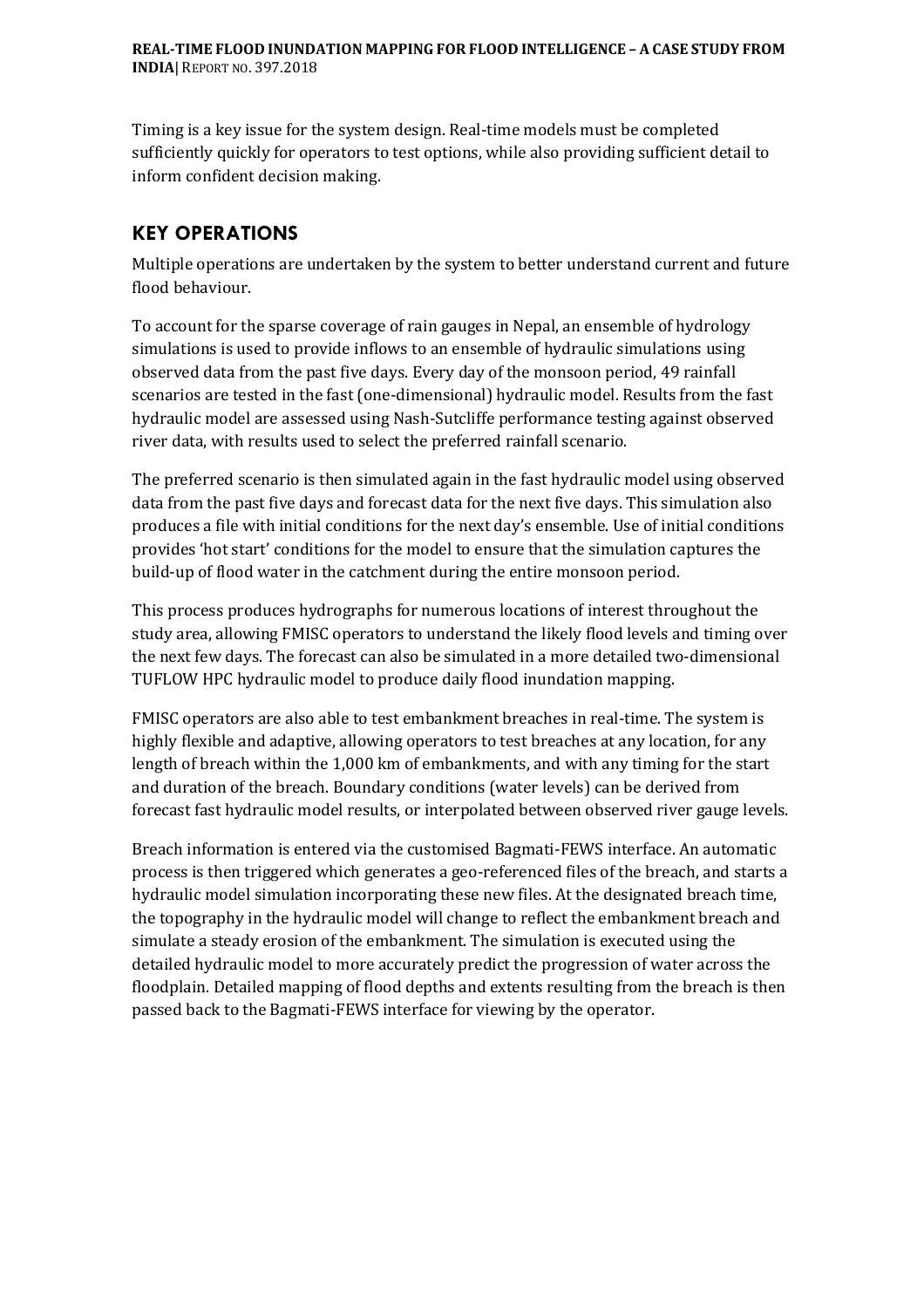## **RESULTS AND DISCUSSION**

The flood forecasting framework is being tested during the current 2018 monsoon, which commenced in June. A series of training sessions have been undertaken with the operators at FMISC to build local-skills to operate the system and interpret results. These sessions have resulted in some changes in the system to find the right balance between automation and providing operators with options to test a range of scenarios.

Limitations in topographic, bathymetric and telemetric data have impacted the ability of the flood models to well-predict flood levels, however these limitations have been somewhat addressed by implementing technical solutions (such as data filling and interpolation) and procedural solutions (such as testing ensembles of events and daily performance testing).

### **NEXT STEPS**

The framework was designed to be highly flexible and able to adapt to updated data, information and procedures as they become available. Some of the key changes which are currently being considered for future updates include:

- Development of additional rating curves to better understand stage-height relationships
- Introduction of new observed and forecast data feeds
- Capture and inclusion of cross-sectional bathymetry data
- Extension of the system to other catchments in Bihar
- Improvement of redundancy and data archiving
- Ongoing training of operators in the lead up to next monsoon season and during monsoon
- Development of a public-facing interface to distribute key information to the public (e.g. via a Flood Intelligence System).